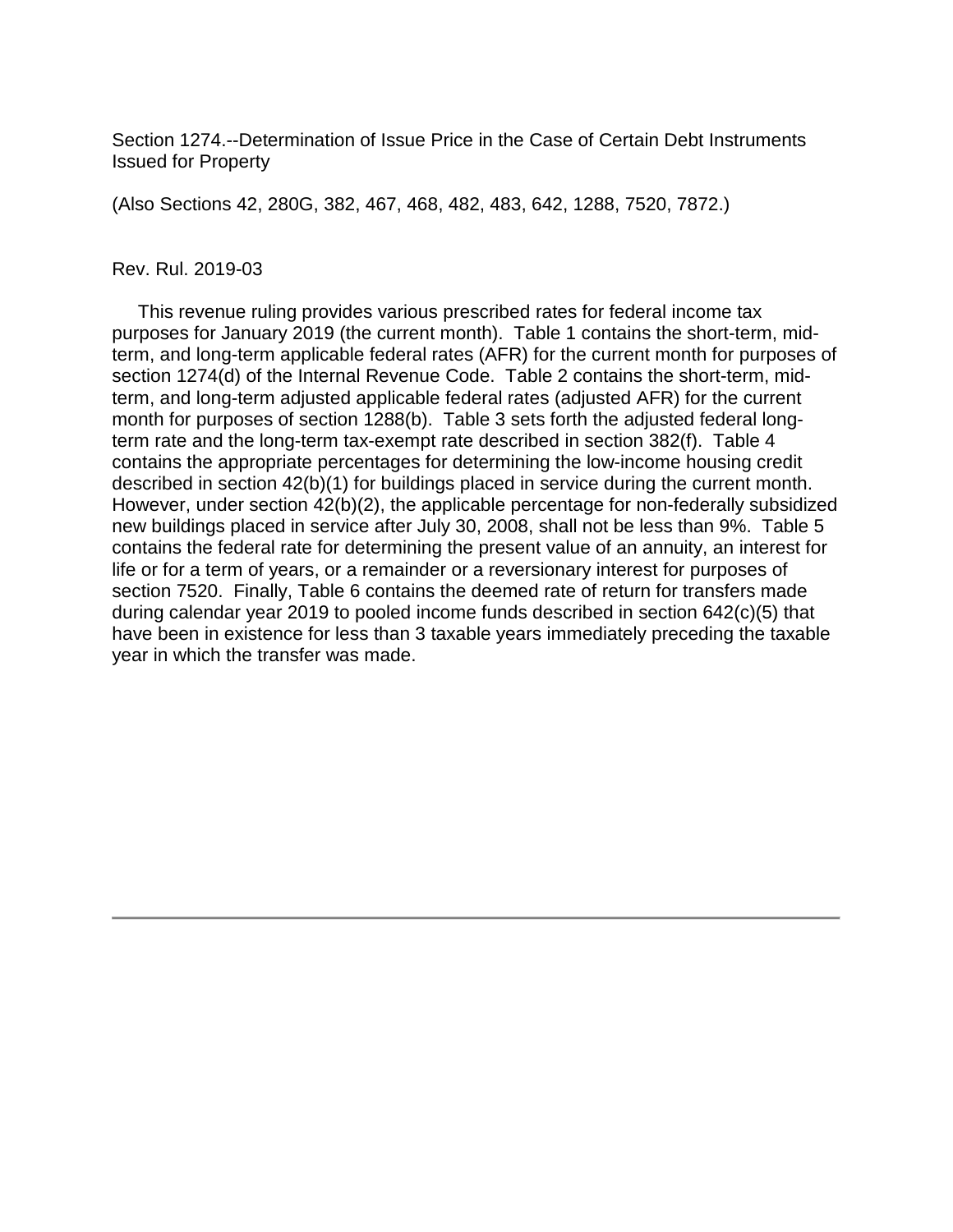## REV. RUL. 2019-03 TABLE 1

# Applicable Federal Rates (AFR) for January 2019

|                                                                        |                                                    | <b>Period for Compounding</b>                      |                                                    |                                                    |
|------------------------------------------------------------------------|----------------------------------------------------|----------------------------------------------------|----------------------------------------------------|----------------------------------------------------|
|                                                                        | Annual                                             | Semiannual                                         | <b>Quarterly</b>                                   | <b>Monthly</b>                                     |
|                                                                        | Short-term                                         |                                                    |                                                    |                                                    |
| <b>AFR</b><br>110% AFR<br>120% AFR<br>130% AFR                         | 2.72%<br>2.99%<br>3.27%<br>3.54%                   | 2.70%<br>2.97%<br>3.24%<br>3.51%                   | 2.69%<br>2.96%<br>3.23%<br>3.49%                   | 2.68%<br>2.95%<br>3.22%<br>3.48%                   |
|                                                                        | Mid-term                                           |                                                    |                                                    |                                                    |
| <b>AFR</b><br>110% AFR<br>120% AFR<br>130% AFR<br>150% AFR<br>175% AFR | 2.89%<br>3.18%<br>3.47%<br>3.76%<br>4.36%<br>5.08% | 2.87%<br>3.16%<br>3.44%<br>3.73%<br>4.31%<br>5.02% | 2.86%<br>3.15%<br>3.43%<br>3.71%<br>4.29%<br>4.99% | 2.85%<br>3.14%<br>3.42%<br>3.70%<br>4.27%<br>4.97% |
|                                                                        | Long-term                                          |                                                    |                                                    |                                                    |
| <b>AFR</b><br>110% AFR<br>120% AFR<br>130% AFR                         | 3.15%<br>3.47%<br>3.80%<br>4.11%                   | 3.13%<br>3.44%<br>3.76%<br>4.07%                   | 3.12%<br>3.43%<br>3.74%<br>4.05%                   | 3.11%<br>3.42%<br>3.73%<br>4.04%                   |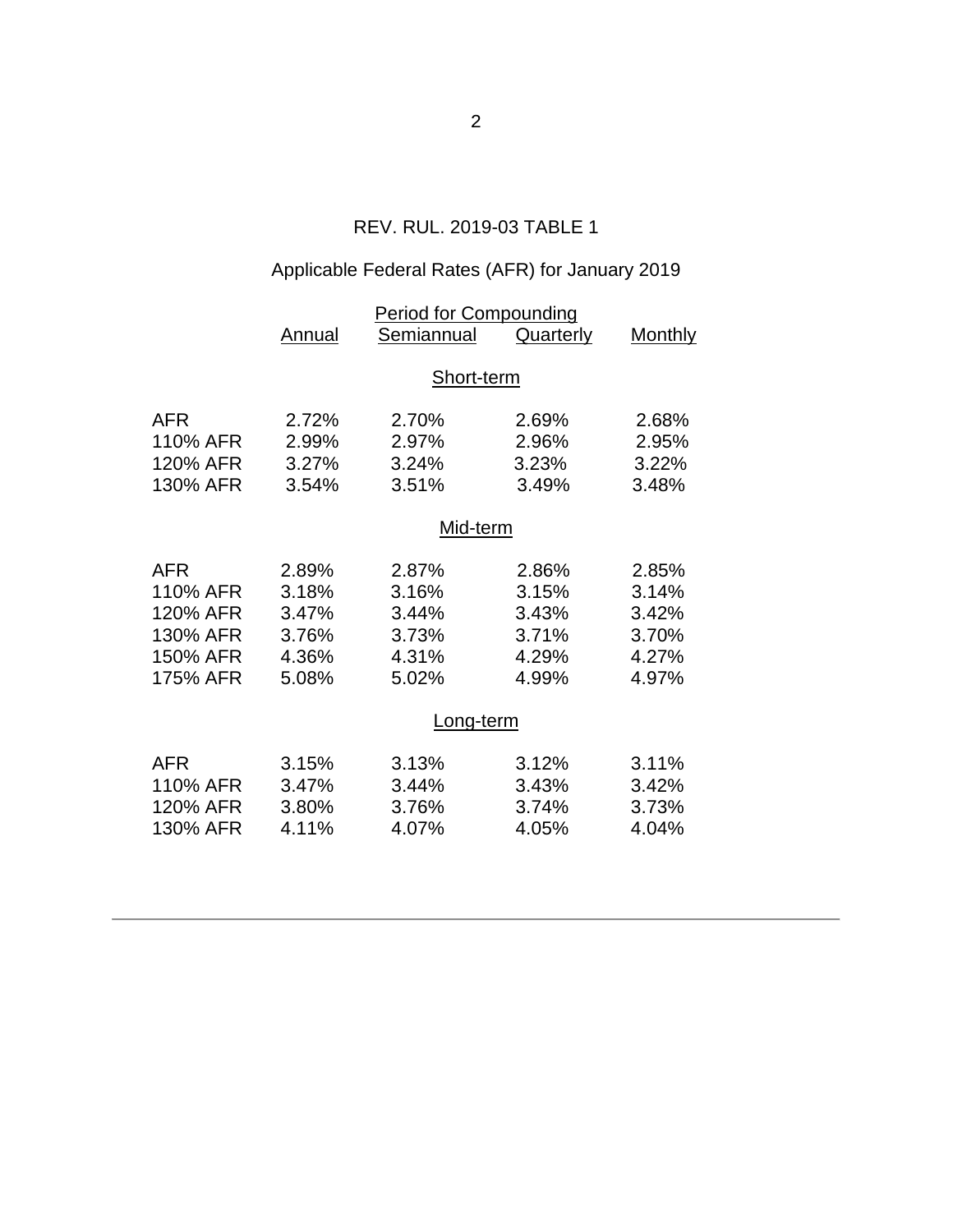## REV. RUL. 2019-03 TABLE 2

# Adjusted AFR for January 2019

| <b>Period for Compounding</b> |        |            |           |         |  |  |
|-------------------------------|--------|------------|-----------|---------|--|--|
|                               | Annual | Semiannual | Quarterly | Monthly |  |  |
| Short-term<br>adjusted AFR    | 2.06%  | 2.05%      | 2.04%     | 2.04%   |  |  |
| Mid-term<br>adjusted AFR      | 2.19%  | 2.18%      | 2.17%     | 2.17%   |  |  |
| Long-term<br>adjusted AFR     | 2.39%  | 2.38%      | 2.37%     | 2.37%   |  |  |

## REV. RUL. 2019-03 TABLE 3

| Rates Under Section 382 for January 2019                                                                                                                                             |          |
|--------------------------------------------------------------------------------------------------------------------------------------------------------------------------------------|----------|
| Adjusted federal long-term rate for the current month                                                                                                                                | $2.39\%$ |
| Long-term tax-exempt rate for ownership changes during the<br>current month (the highest of the adjusted federal long-term<br>rates for the current month and the prior two months.) | $2.51\%$ |